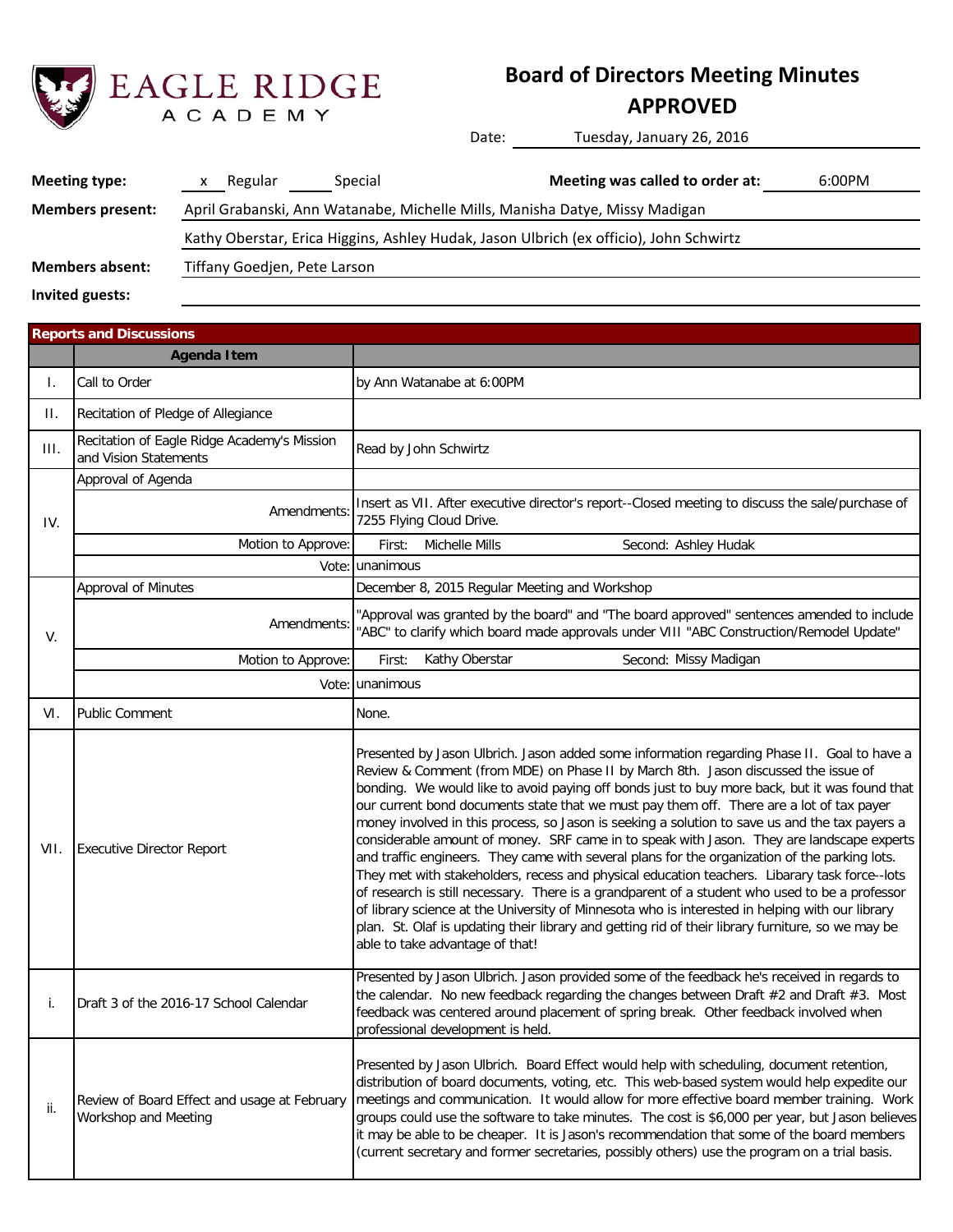| VIII. | Closed Meeting 6:30 to 6:47PM                              |                                                                                                                                                                                                                                                                                                                                                                                                                                                                                                                                                                                                                                                                                                                                                                                                                                                                                                                                                                                                                   |
|-------|------------------------------------------------------------|-------------------------------------------------------------------------------------------------------------------------------------------------------------------------------------------------------------------------------------------------------------------------------------------------------------------------------------------------------------------------------------------------------------------------------------------------------------------------------------------------------------------------------------------------------------------------------------------------------------------------------------------------------------------------------------------------------------------------------------------------------------------------------------------------------------------------------------------------------------------------------------------------------------------------------------------------------------------------------------------------------------------|
| IX.   | Treasurer/Finance Report                                   | Presented by Kathy Oberstar. We're in good shape across the board. We are tracking<br>incredibly close to budget. Kathy, Jason and BKDA will be watching our benefits line item. We<br>pay a considerable amount more to our staff for benefits than other charter schools that are<br>BKDA clients. They will be seeking a balance between competitiveness, affordability and<br>sustainability. No action is necessary at this point. Originally, we were unsure we would be<br>able to put any money into our fund balance, but we are on track to put at least some money<br>into the fund balance. This is a very positive thing. It was thought we may have had to take<br>money out of the fund balance due to the growth, but it is not looking like that is necessary.                                                                                                                                                                                                                                   |
| Χ.    | Working Group/task Force Reports                           |                                                                                                                                                                                                                                                                                                                                                                                                                                                                                                                                                                                                                                                                                                                                                                                                                                                                                                                                                                                                                   |
| Ť.    | Curriculum, Instruction, and Student<br>Achievement (CISA) | Report from meeting will be provided at next workshop                                                                                                                                                                                                                                                                                                                                                                                                                                                                                                                                                                                                                                                                                                                                                                                                                                                                                                                                                             |
| ii.   | Governance                                                 | Bylaws Revision Review--no action or changes will be considered today. There was a change<br>from the workshop under the changes in the Secretary job duties. It had been stricken,<br>however, under further reading, the redline was retracted and may be re-worded to be more<br>clear.                                                                                                                                                                                                                                                                                                                                                                                                                                                                                                                                                                                                                                                                                                                        |
| iii.  | <b>Human Resources</b>                                     | No actions tonight--notes will be provided for the next workshop                                                                                                                                                                                                                                                                                                                                                                                                                                                                                                                                                                                                                                                                                                                                                                                                                                                                                                                                                  |
| iv.   | Policy                                                     |                                                                                                                                                                                                                                                                                                                                                                                                                                                                                                                                                                                                                                                                                                                                                                                                                                                                                                                                                                                                                   |
|       | 101 - Legal Status of the School District                  | Part of the gap analysis. Simple policy that we should have but didn't until now.                                                                                                                                                                                                                                                                                                                                                                                                                                                                                                                                                                                                                                                                                                                                                                                                                                                                                                                                 |
| ii.   | 101.1 - Name of the School District                        | Part of the gap analysis. Simple policy that we should have but didn't until now.                                                                                                                                                                                                                                                                                                                                                                                                                                                                                                                                                                                                                                                                                                                                                                                                                                                                                                                                 |
| iii.  | 402 - Employee Disability Non Discrimination               | No changes since the workshop                                                                                                                                                                                                                                                                                                                                                                                                                                                                                                                                                                                                                                                                                                                                                                                                                                                                                                                                                                                     |
| iv.   | 413 - Harassment and Violence                              | No changes since the workshop                                                                                                                                                                                                                                                                                                                                                                                                                                                                                                                                                                                                                                                                                                                                                                                                                                                                                                                                                                                     |
| v.    | 515 - Protection and Privacy of Pupil Records              | Policy numbers were inserted. Some discussion was held in regards to the "Disclosure of Data<br>to Military Recruiting Officers". Language in the policy states that ERA "will provide public<br>notice by any means that are reasonably likely to inform the parents and eligible students of<br>their rights to refuse to release the names, addresses, and home phone numbers of students in<br>grades 11 and 12 without prior consent." An amendment is proposed that we would notify<br>families by means of the student handbook. The statement would then say "annually, Eagle<br>Ridge Academy will provide public notice through the student handbook to inform the parents<br>and eligible students of their rights to refuse to release the names, addresses, and home phone<br>numbers of students in grades 11 and 12 without prior consent." The policy work group will<br>make minor changes to wording to include appropriate grammar, however, the content of the<br>amendment will remain true. |
| XI.   | <b>New Business</b>                                        |                                                                                                                                                                                                                                                                                                                                                                                                                                                                                                                                                                                                                                                                                                                                                                                                                                                                                                                                                                                                                   |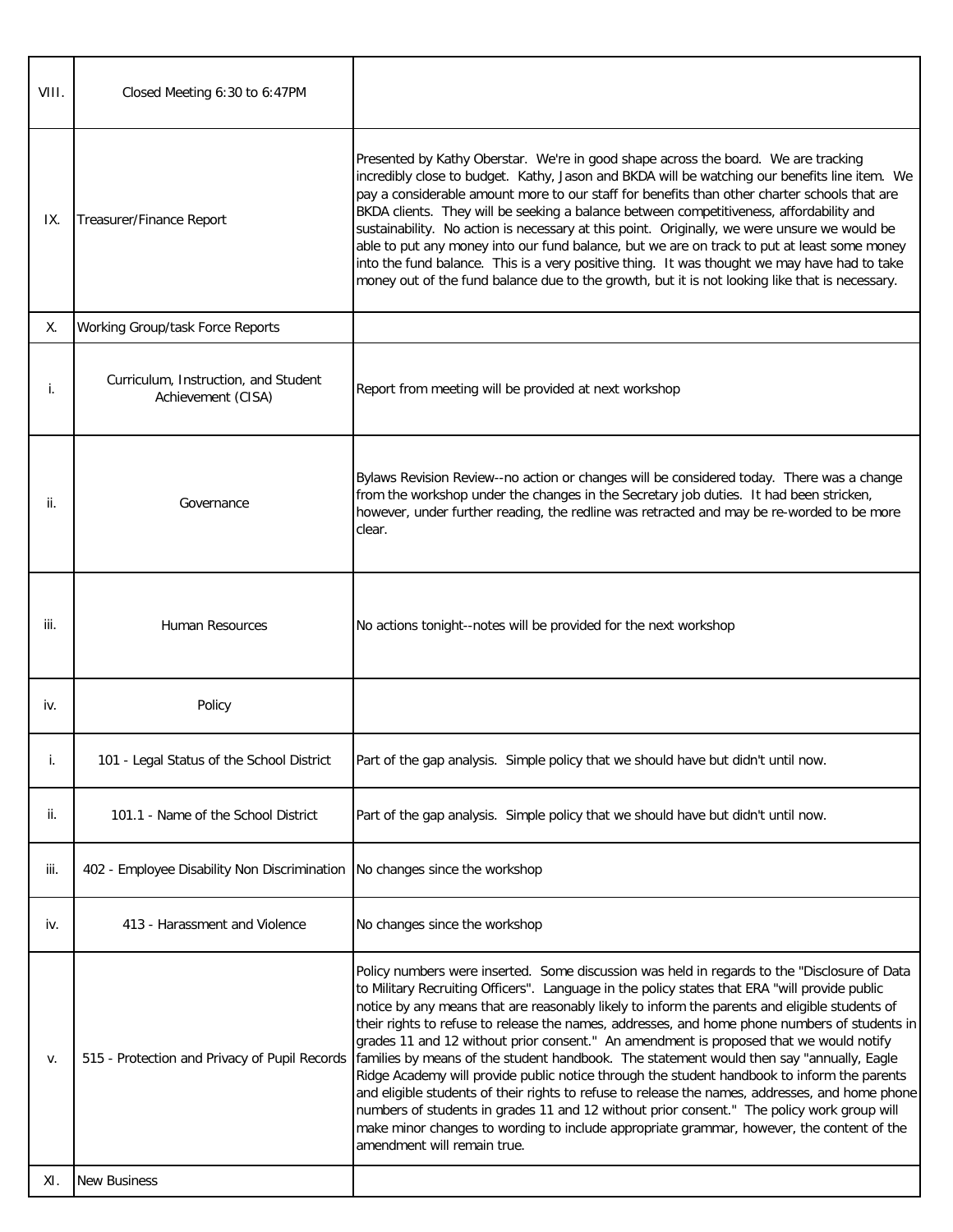|      | Consider/Approve Executive Director Report                                                    | Tuesday, January 12, 2016 |                                                  |                                                                                                                                                                                                                                                                                                                                         |
|------|-----------------------------------------------------------------------------------------------|---------------------------|--------------------------------------------------|-----------------------------------------------------------------------------------------------------------------------------------------------------------------------------------------------------------------------------------------------------------------------------------------------------------------------------------------|
| i.   | Amendments:                                                                                   |                           |                                                  |                                                                                                                                                                                                                                                                                                                                         |
|      | Motion to Approve:                                                                            | First:                    | Manisha Datye                                    | Second: April Grabanski                                                                                                                                                                                                                                                                                                                 |
|      |                                                                                               | Vote: unanimous           |                                                  |                                                                                                                                                                                                                                                                                                                                         |
|      | Consider/Approve 2016-2017 Academic<br>Calendar                                               |                           |                                                  |                                                                                                                                                                                                                                                                                                                                         |
| ii.  | Amendments:                                                                                   |                           |                                                  |                                                                                                                                                                                                                                                                                                                                         |
|      | Motion to Approve:                                                                            | First:                    | Manisha Datye                                    | Second: Kathy Oberstar                                                                                                                                                                                                                                                                                                                  |
|      | Vote:                                                                                         |                           |                                                  | Yea--Missy Madigan, Ann Watanabe, Erica Higgins, April Grabanski, Kathy Oberstar, John<br>Schwirtz, Manisha Datye. Nay--Michelle Mills, Ashley Hudak                                                                                                                                                                                    |
|      | Consider/Approve BDKA Contract FY17-FY19                                                      |                           |                                                  |                                                                                                                                                                                                                                                                                                                                         |
| iii. | Amendments:                                                                                   |                           |                                                  |                                                                                                                                                                                                                                                                                                                                         |
|      | Motion to Approve:                                                                            | First:                    | John Schwirtz                                    | Second: Kathy Oberstar                                                                                                                                                                                                                                                                                                                  |
|      |                                                                                               | Vote: unanimous           |                                                  |                                                                                                                                                                                                                                                                                                                                         |
|      | Consider/Approve Director of Classical<br>Curriculum and Professional Development<br>Position |                           |                                                  | Jason provided some clarification of this position and the updates that were made to the job<br>description to include more tasks to maintain our Classical mission.                                                                                                                                                                    |
| iv.  | Amendments:                                                                                   |                           |                                                  |                                                                                                                                                                                                                                                                                                                                         |
|      | Motion to Approve:                                                                            | First:                    | April Grabanski                                  | Second: Ann Watanabe                                                                                                                                                                                                                                                                                                                    |
|      |                                                                                               | Vote: unanimous           |                                                  |                                                                                                                                                                                                                                                                                                                                         |
| v.   | Consider/Approve Dean of Students K-5<br>Position                                             |                           |                                                  | Clarification was provided to define Dean rather than Assistant Principal. Assistant Principals<br>can directly supervise teachers. Deans cannot since they do not have a Principal's license. It is<br>the intention to hire someone to the Dean position who intends to continue their education to<br>include a Principal's license. |
|      | Amendments:                                                                                   |                           |                                                  |                                                                                                                                                                                                                                                                                                                                         |
|      | Motion to Approve:                                                                            | First:                    | Michelle Mills                                   | Second: Ann Watanabe                                                                                                                                                                                                                                                                                                                    |
|      |                                                                                               | Vote: unanimous           |                                                  |                                                                                                                                                                                                                                                                                                                                         |
|      | Consider/Approve Employee Agreements                                                          |                           |                                                  |                                                                                                                                                                                                                                                                                                                                         |
| vi.  |                                                                                               |                           |                                                  | Amendments: Kimberly Tetzlaff's name is listed in the incorrect column. Names will be flipped.                                                                                                                                                                                                                                          |
|      | Motion to Approve:                                                                            | First:                    | Missy Madigan                                    | Second: Michelle Mills                                                                                                                                                                                                                                                                                                                  |
|      |                                                                                               | Vote: unanimous           |                                                  |                                                                                                                                                                                                                                                                                                                                         |
|      | Consider/Approve Policies 101, 101.1, 402,<br>413, and 515                                    |                           |                                                  |                                                                                                                                                                                                                                                                                                                                         |
| vii. |                                                                                               |                           | Amendments: 515 will be modified as listed above |                                                                                                                                                                                                                                                                                                                                         |
|      | Motion to Approve:                                                                            | First:                    | Manisha Datye                                    | Second: Michelle Mills                                                                                                                                                                                                                                                                                                                  |
|      |                                                                                               | Vote: unanimous           |                                                  |                                                                                                                                                                                                                                                                                                                                         |
| XII. | Adjourn                                                                                       | at 7:39PM                 |                                                  |                                                                                                                                                                                                                                                                                                                                         |
|      | Motion to Approve:                                                                            | First:                    | Kathy Oberstar                                   | Second: Ashley Hudak                                                                                                                                                                                                                                                                                                                    |
|      |                                                                                               | Vote: unanimous           |                                                  |                                                                                                                                                                                                                                                                                                                                         |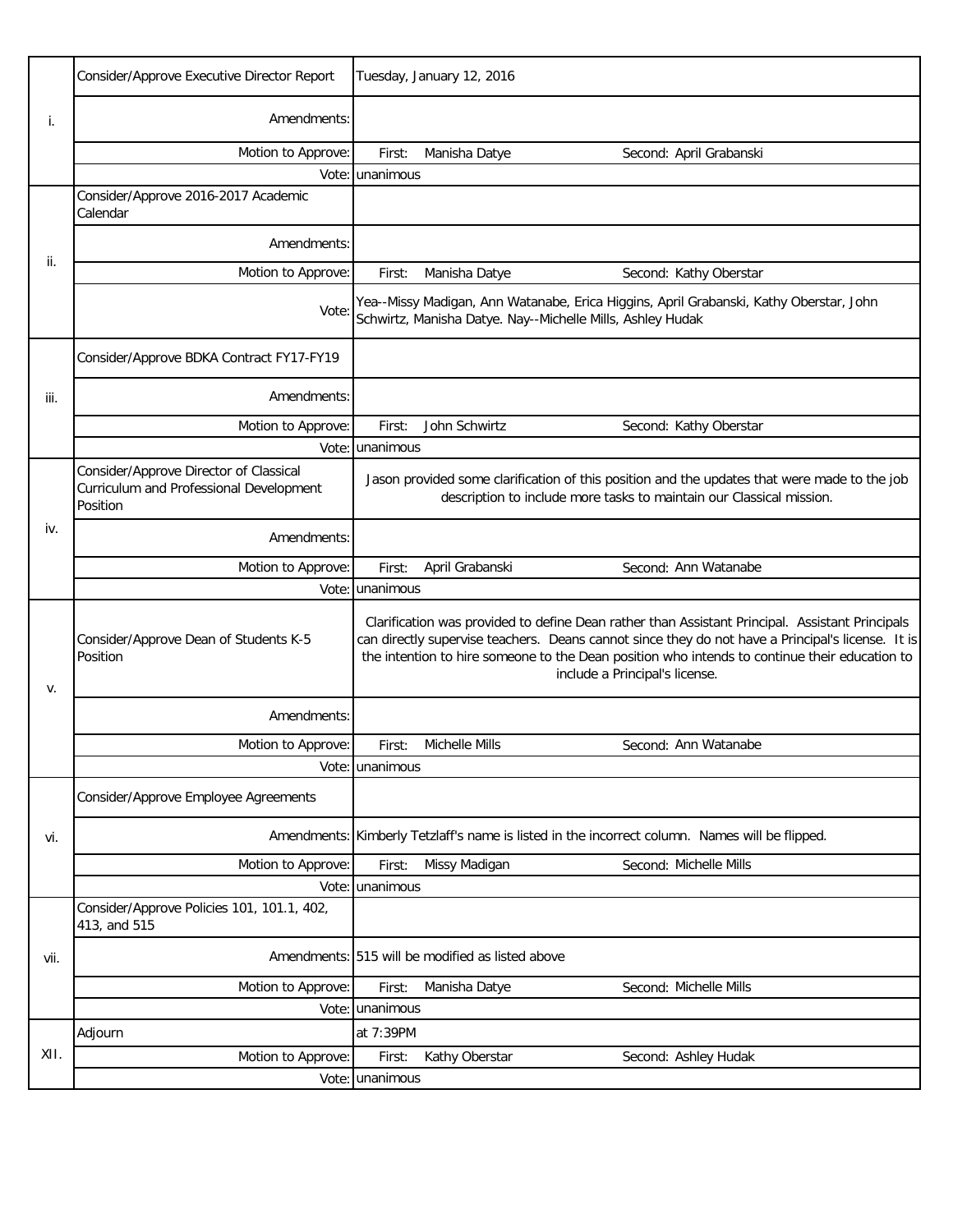| IX. Motions |                                                                                         |                     |                                                                                                                                                                        |  |  |  |  |
|-------------|-----------------------------------------------------------------------------------------|---------------------|------------------------------------------------------------------------------------------------------------------------------------------------------------------------|--|--|--|--|
|             | <b>Record of Motions</b>                                                                | <b>First/Second</b> | <b>Vote</b>                                                                                                                                                            |  |  |  |  |
| IV.         | Approval of Agenda                                                                      | Michelle Mills      | unanimous                                                                                                                                                              |  |  |  |  |
|             |                                                                                         | Ashley Hudak        |                                                                                                                                                                        |  |  |  |  |
| V.          | <b>Approval of Minutes</b>                                                              | Kathy Oberstar      |                                                                                                                                                                        |  |  |  |  |
|             |                                                                                         | Missy Madigan       | unanimous                                                                                                                                                              |  |  |  |  |
| i.          | Consider/Approve Executive Director Report                                              | Manisha Datye       |                                                                                                                                                                        |  |  |  |  |
|             |                                                                                         | April Grabanski     | unanimous                                                                                                                                                              |  |  |  |  |
|             |                                                                                         | Manisha Datye       |                                                                                                                                                                        |  |  |  |  |
| ii.         | Consider/Approve 2016-2017 Academic Calendar                                            | Kathy Oberstar      | Yea--Missy Madigan,<br>Ann Watanabe, Erica<br>Higgins, April<br>Grabanski, Kathy<br>Oberstar, John<br>Schwirtz, Manisha<br>Datye. Nay--Michelle<br>Mills, Ashley Hudak |  |  |  |  |
| iii.        | Consider/Approve BDKA Contract FY17-FY19                                                | John Schwirtz       | unanimous                                                                                                                                                              |  |  |  |  |
|             |                                                                                         | Kathy Oberstar      |                                                                                                                                                                        |  |  |  |  |
| iv.         | Consider/Approve Director of Classical Curriculum and Professional Development Position | April Grabanski     | unanimous                                                                                                                                                              |  |  |  |  |
|             |                                                                                         | Ann Watanabe        |                                                                                                                                                                        |  |  |  |  |
| v.          | Consider/Approve Dean of Students K-5 Position                                          | Michelle Mills      | unanimous                                                                                                                                                              |  |  |  |  |
|             |                                                                                         | Ann Watanabe        |                                                                                                                                                                        |  |  |  |  |
| vi.         | Consider/Approve Employee Agreements                                                    | Missy Madigan       | unanimous                                                                                                                                                              |  |  |  |  |
|             |                                                                                         | Michelle Mills      |                                                                                                                                                                        |  |  |  |  |
| vii.        | Consider/Approve Policies 101, 101.1, 402, 413, and 515                                 | Manisha Datye       | unanimous                                                                                                                                                              |  |  |  |  |
|             |                                                                                         | Michelle Mills      |                                                                                                                                                                        |  |  |  |  |
| XIII.       | Adjourn                                                                                 | Kathy Oberstar      | unanimous                                                                                                                                                              |  |  |  |  |
|             |                                                                                         | Ashley Hudak        |                                                                                                                                                                        |  |  |  |  |

| <b>Assignments/Action Items</b> |                                    |       |            |  |  |  |  |
|---------------------------------|------------------------------------|-------|------------|--|--|--|--|
|                                 | <b>Description of Action Items</b> | Owner | <b>Due</b> |  |  |  |  |
|                                 |                                    |       |            |  |  |  |  |
| $\Pi$ .                         |                                    |       |            |  |  |  |  |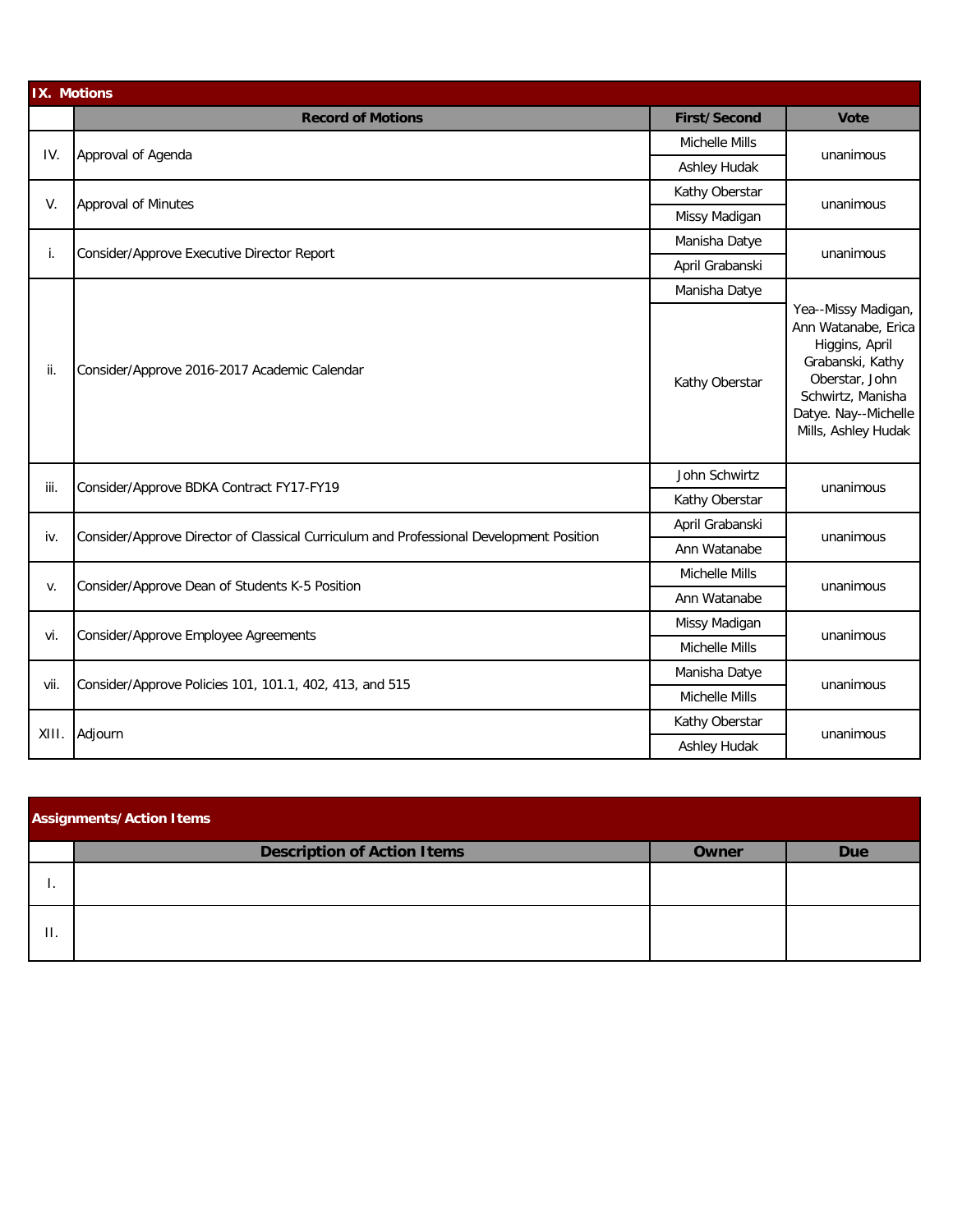#### **Executive Director Report January 13, 2016**

**1. Enrollment:** 856 as of 1/8/15; 853 as of 12/3/15; 856 as of 10/29/15; 854 as of 10/3/15, 9 PSEO; 8 Lower School: 414

Middle School: 225 Upper School: 217

#### **2. Director's Desk**

- a. Hennepin County Grant: Mr. Karr, Mrs. Schiffman, and Mr. Hoffman submitted a grant for the gymnasium floor. We have received the grant for just over \$100,000. This will allow us to add some of our want items. Thank you so much for going the extra mile! The grant was in collaboration with the City of Minnetonka, see attached letter of support from Mayor Schneider.
- b. 2016-2017 Calendar, no changes to date. Each school is reviewing the conference schedule in order to look for opportunities for growth. Any ideas will be submitted by January  $15<sup>th</sup>$  in order to be reviewed by the board and our parents.
- c. Veritime has been fully implemented.
- d. Mid-Year Leader and Operation Evaluations will be completed by January  $16<sup>th</sup>$ .
- e. Technology Plan, the Technology Planning will begin in February. We will use the Technology statements from the Classical Co-op as our guiding statement. CaDan will be leading the process.
- f. FERA Update: FERA held a strategic planning session on December 28<sup>th</sup>. The meeting included three Eagle Ridge Academy Board of Directors. See attached notes of the strategic meeting and the monthly meeting for January.
- g. Annual future budget planning with Mark Belz of BKDA. A draft five year budget will be reviewed by the Finance Team. Agreed upon three year contract is attached.

#### **3. School of Grammar Update**

- a. ERB testing for grades 1-5 will start next week (January 12<sup>th</sup>). This is a shift in timing from spring testing to avoid the assessment crunch in April and May due to the MCAs.
- b. STEP testing begins on January  $11^{th}$  for students in K-3 and those students in 4<sup>th</sup> and 5<sup>th</sup> grade who have not yet passed STEP 12.
- c. Mrs. Murray has returned to  $3<sup>rd</sup>$  grade after her maternity leave. Mrs. Molnar did an excellent job serving as teacher in her absence. Mrs. Sahli will be returning to the classroom on January 19<sup>th</sup> after her maternity leave.
- d. The second cycle of formal teacher observations has started for Lower School teachers. They will all receive one full period observation from Mrs. Baier and their peer coach, along with a bite-sized observation from either Mrs. Baier or Mr. Ulbrich.
- e. The School Spelling Bee will be held on Thursday, January  $7<sup>th</sup>$ . 4<sup>th</sup> and  $5<sup>th</sup>$  grade classroom bee winners who are participating are:
	- i.  $4^{th}$  grade
		- 1. Navya Nambiar
		- 2. Shruti Shanmugasundaram
		- 3. Greta Long
		- 4. Chakrika Adusumilli
	- ii.  $5<sup>th</sup>$  grade
		- 1. Sabinav Senthilkumar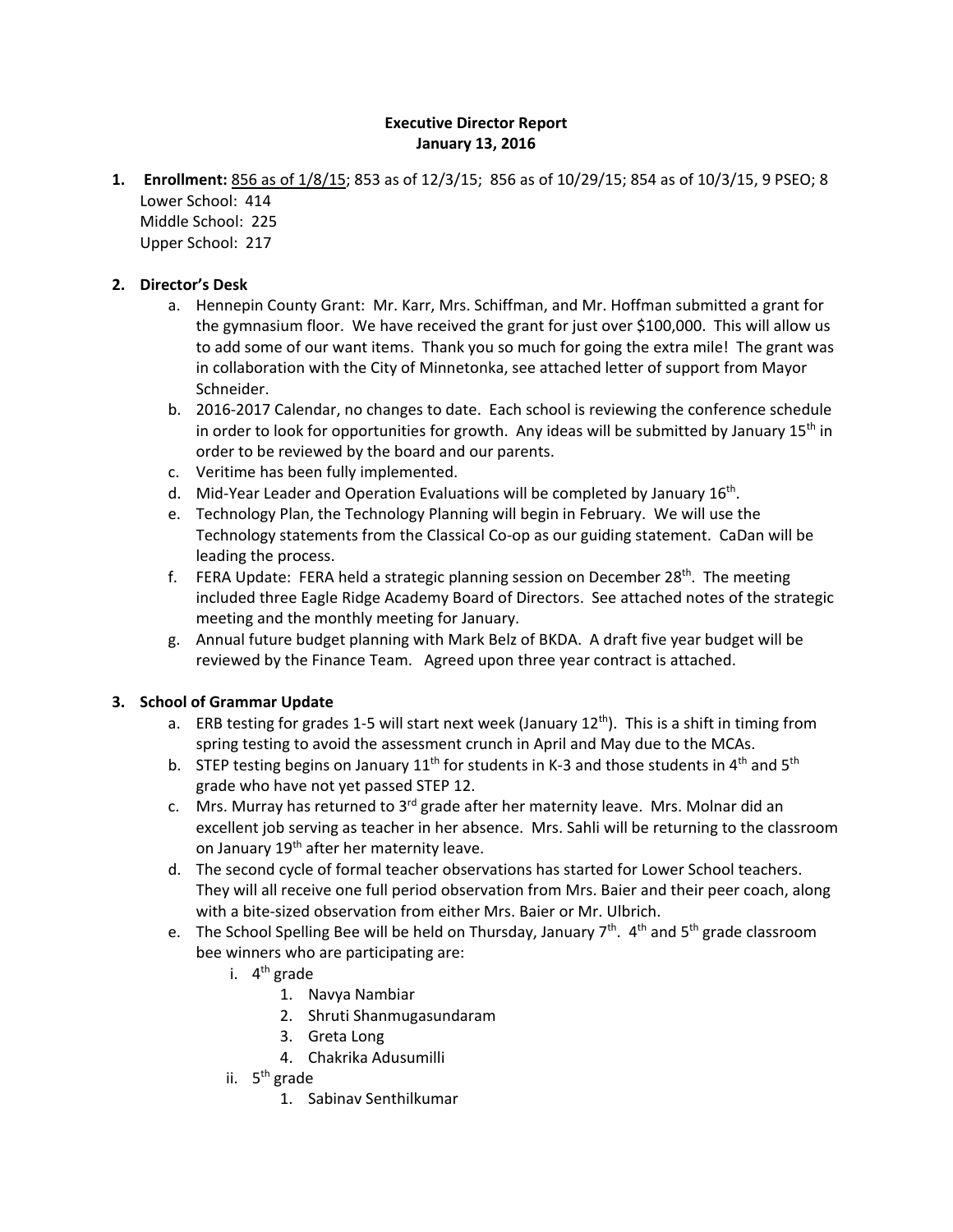- 2. Lahari Hosur
- 3. Ananya Sagi
- 4. Aniketh Hanagavadi

#### **4. School of Logic and Rhetoric**

- a. The School of Logic and Rhetoric will start final testing next week and a new semester will begin on January 19<sup>th</sup>. Students and teachers have been busy finalizing quarter two and prepping for these final exams.
- b. The School of Logic and Rhetoric will hold their last information night for perspective families on January 14<sup>th</sup> and will hold a Welcome to the School of Rhetoric night on January  $28<sup>th</sup>$  for current and perspective  $9<sup>th</sup>$  grade families.
- c. The registration process for the 2016-2017 school year is currently being planned and information will be going out to families and students at the end of January regarding 2016- 2017 registration.
- d. Mrs. Baier and I held our first parent coffee that was a book study, and had 5 parents in attendance. The book is "The Gift of Failure" by Jessica Lahey. We will be holding two more parent coffee book study sessions on this book on March  $1<sup>st</sup>$  and May  $3<sup>rd</sup>$ .
- e. School of Logic and Rhetoric teachers have continue to work in their PLC's over the last month and focus on content areas goals. The whole group PLC took time to reflect on what we have learned over the past 4 months regarding training virtue in our students, and continued the conversation on what we can work on for the second semester.
- f. A few teachers in the School of Logic and the School of Rhetoric, along with administration attended Adaptive School training on December 21<sup>st</sup>, this was the second part of a 4 part series on how to develop, and facilitate groups.
- g. The Student Senate held their annual Coffee House on December  $18<sup>th</sup>$  and had a great turnout of over 50 people for the live performances. The Student Senate is currently organizing the winter formal which will be held at Bear Path golf course in Eden Prairie on February 13<sup>th</sup>.
- h. Latin students will be attending the annual Ludi Romani Latin Competition on January  $16<sup>th</sup>$ .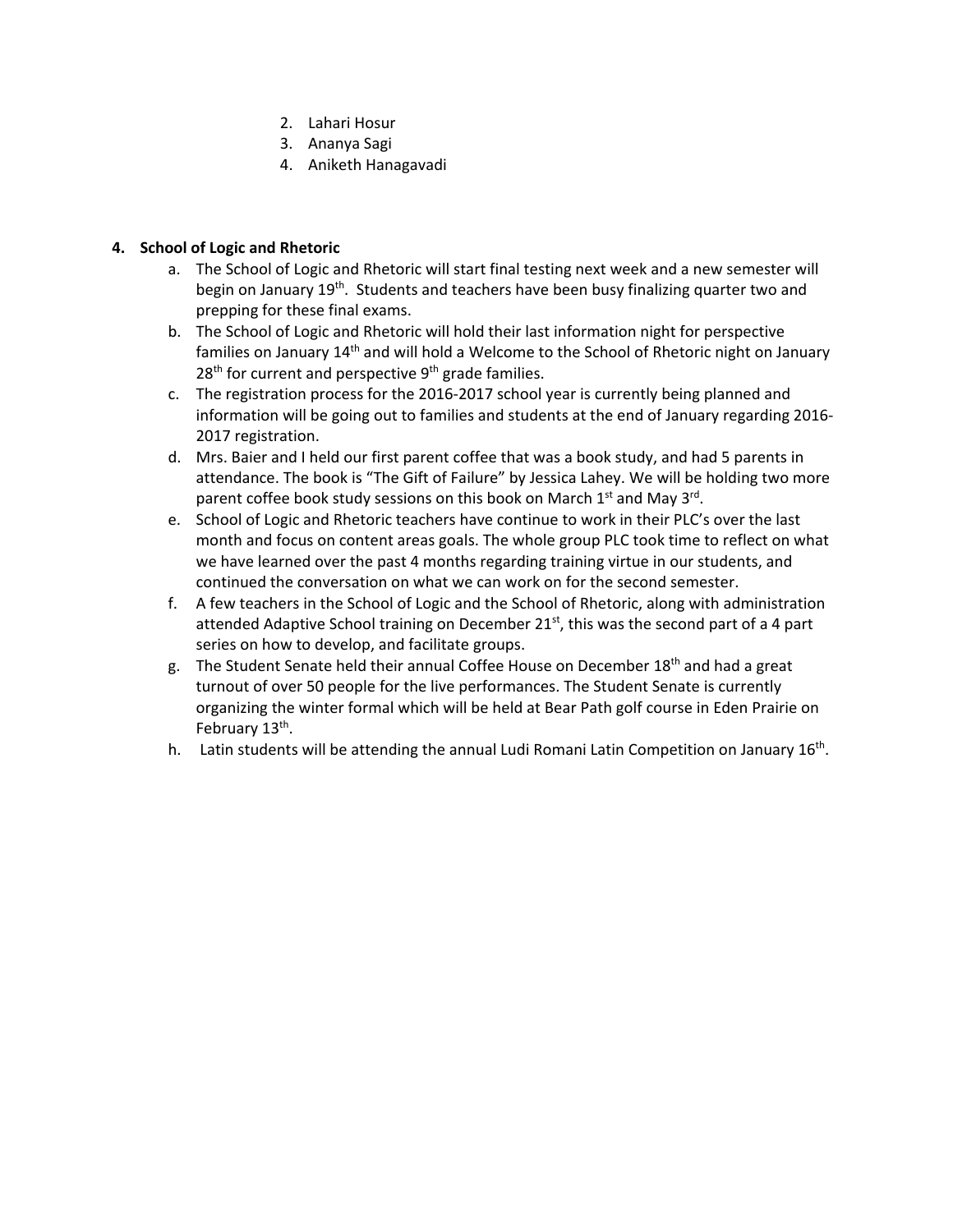## Eagle Ridge Academy 12/31/2015

#### **Percentage of Year Complete 50.00%**

|                  | <b>Dashboard</b>              |                         |                        |          |                       |          |                                                    |                     |
|------------------|-------------------------------|-------------------------|------------------------|----------|-----------------------|----------|----------------------------------------------------|---------------------|
|                  |                               |                         | <b>Approved Budget</b> |          |                       |          |                                                    |                     |
|                  |                               |                         | 05/19/15               |          | <b>Working Budget</b> |          | <b>Actuals</b>                                     | % of Current Budget |
|                  | <b>General Fund-01</b>        |                         |                        |          |                       |          |                                                    |                     |
|                  | Revenue                       | \$                      | 9,042,094              | \$       | 8,901,748             | \$       | 4,351,110 $\sqrt{ }$                               | 48%                 |
|                  | Expense                       | \$                      | 8,981,553              | \$       | 8,888,389             | \$       | 3,957,541 $\uparrow$                               | 44%                 |
|                  | Net Income                    | $\overline{\mathsf{S}}$ | $60,541$ \$            |          | 13,359                | $\zeta$  | 393,568                                            |                     |
|                  | <b>Food Service-02</b>        |                         |                        |          |                       |          |                                                    |                     |
|                  |                               |                         |                        | $\zeta$  |                       |          |                                                    | 59%                 |
|                  | Revenue                       | \$                      | 182,494                |          | 182,494               | \$       | 106,985 $\uparrow$<br>111,755 $\sqrt{\phantom{1}}$ |                     |
|                  | Expense                       | \$<br>\$                | 182,494<br>÷.          | \$<br>\$ | 182,494               | \$<br>\$ |                                                    | 61%                 |
|                  | Net Income                    |                         |                        |          |                       |          | (4,770)                                            |                     |
|                  | <b>Community Education-04</b> |                         |                        |          |                       |          |                                                    |                     |
|                  | Revenue                       | \$                      | 148,000                | $\zeta$  | 148,000               | \$       | 99,349                                             | 67%                 |
|                  | Expense                       | \$                      | 138,000                | \$       | 138,000               | \$       | 91,677 $\sqrt{ }$                                  | 66%                 |
|                  | Net Income                    | $\overline{\mathsf{S}}$ | 10,000                 | $\zeta$  | 10,000                | $\zeta$  | 7,672                                              |                     |
|                  |                               |                         |                        |          |                       |          |                                                    |                     |
| <b>All Funds</b> |                               |                         |                        |          |                       |          |                                                    |                     |
|                  | Revenue                       | \$                      | 9,372,588              | - \$     | 9,232,242 \$          |          | 4,557,443                                          | 49%                 |
|                  | Expense                       | \$                      | 9,302,047              | $\zeta$  | 9,208,883             | \$       | 4,160,973 $\uparrow$                               | 45%                 |
|                  | Net Income                    | \$                      | 70,541 \$              |          | 23,359                | \$       | 396,470                                            |                     |
|                  |                               |                         |                        |          |                       |          |                                                    |                     |
|                  | <b>Fund Balance Recap</b>     |                         |                        |          |                       |          |                                                    |                     |
|                  | PY Fund Balance               | \$                      | 1,347,119              | \$       | 1,347,119             | \$       | 1,347,119                                          |                     |
|                  | CY Net income                 | \$                      | 70,541                 | \$       | 23,359                | \$       | 396,470                                            |                     |
|                  | <b>Fund Balance</b>           | \$                      | 1,417,660              | -\$      | 1,370,478             | \$       | 1,743,590                                          |                     |
|                  | Fund Balance %                |                         | 15%                    |          | 15%                   |          | 19%                                                |                     |
|                  | Days Cash on Hand             |                         | 77                     |          | 78                    |          | 77                                                 |                     |
|                  | <b>Cash Flow for Year</b>     | \$                      | 900,000 \$             |          | 900,000 \$            |          | 1,448,109                                          |                     |
|                  | <b>Enrollment Recap</b>       |                         |                        |          |                       |          |                                                    |                     |
|                  | ADM                           |                         | 862                    |          | 856                   |          | 853                                                |                     |
|                  | Adjustments                   |                         | 12                     |          | 12                    |          | 12                                                 |                     |
|                  | Net ADM                       |                         | 850                    |          | 844                   |          | 841                                                |                     |

**\*\*NOTES\*\***

The year to date activity for revenue and expenditures does not include calculations for revenue amounts that were earned by the school during the year, but not yet received, or for expenses incurred by the school that will be paid after the end of the month. These amounts will be calculated and recorded as part of the annual financial audit process.

The projections shown on this report are prepared using both the school leadership's estimates and consultant estimates. This report is prepared for internal use only. This report has not been compiled, reviewed, or audited and should not be relied on for other uses.

The actual year to date activity figures are reported on a cash basis (with the exception of known Account Payables). The numbers in the Budget columns are indicators of where the school will end the fiscal year once all accruals are made.